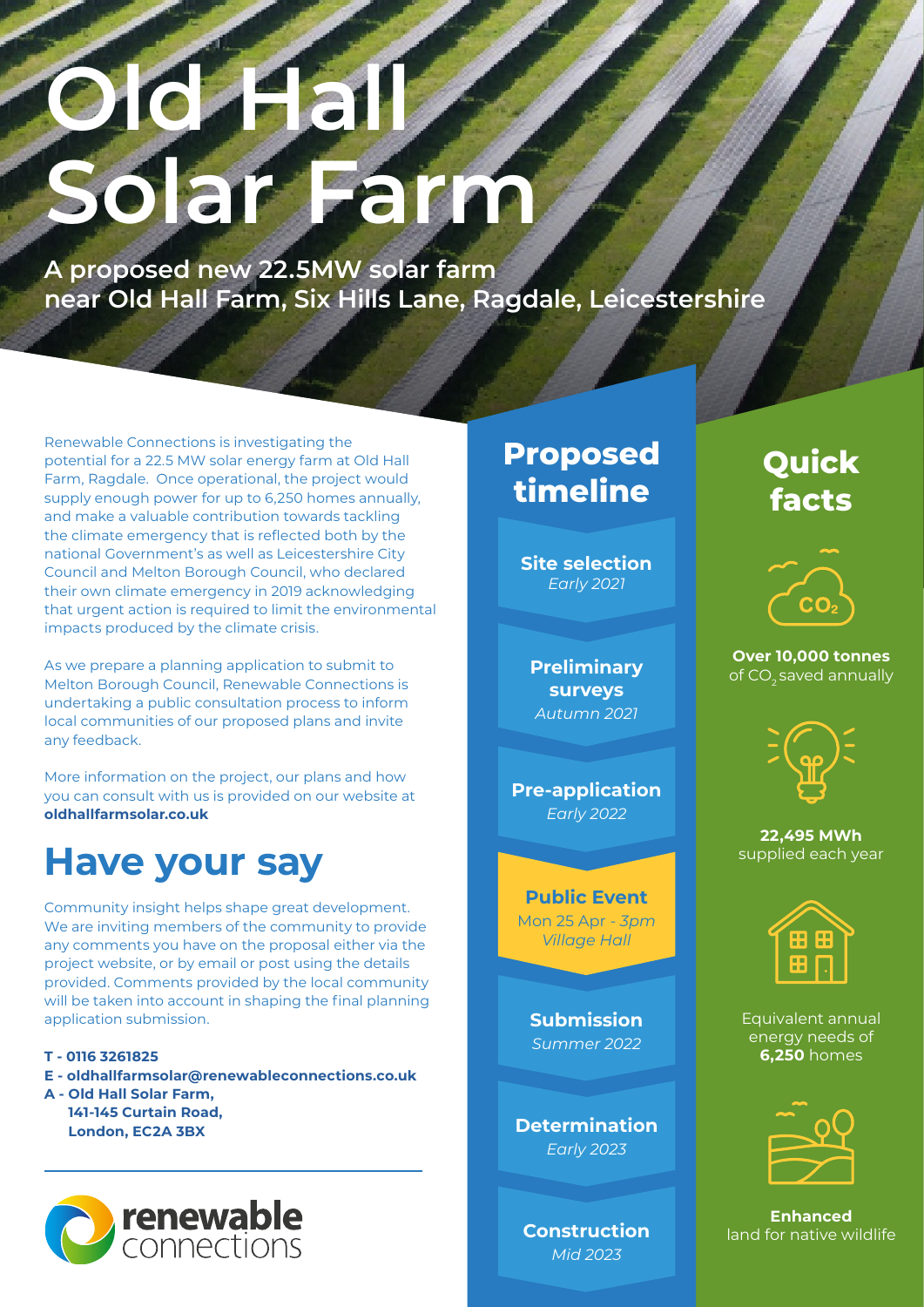

## **proposed site**

The proposed location of Old Hall Solar Farm is on 46 hectares in size at Land at Old Hall Farm, Ragdale, Leicestershire.

The proposed solar farm plans make use of and strengthen existing boundary hedging, connecting with the woodland blocks which surround the Site in order to reduce landscape and visual impact. Visual screening is proposed on either side of the footpath to maintain an open, rural feel for users.

The site's design will minimise views through specific placement of panels (away from Ragdale village), as well as use of hedgerow planting and trees for visual screening throughout the site. The natural environment has also been carefully considered, with habitat enhancements offering food and shelter to wildlife and measures to increase biodiversity being included in the proposal.

Our plans are still in the development stages, so our design proposals will evolve as we gather local input and the results of our environmental assessments.

## **Why here?**

Following the Government's declaration of an "Environment and Climate Emergency" in May 2019, the Committee on Climate Change (CCC) advised that to meet 'Net Zero' targets, the UK will require substantial amounts of new, low carbon power sources to be built before 2050, up to four times that of today's levels.

Leicestershire City Council and Melton Borough Council declared their own climate emergency in 2019 acknowledging that urgent action is required to limit the environmental impacts produced by the climate crisis. A climate emergency strategy has been produced by Leicester City Council setting out initial proposals to become carbon neutral by 2030.

Solar is one of the cleanest, lowest cost forms of energy available. Old Hall Solar Farm would make a meaningful contribution to Leicestershire's energy needs by delivering green energy to up to 6,250 homes annually. Over the lifetime of the project, it would save an estimated 400,000 tonnes of CO2 from being emitted. This is around the same reduction in carbon emissions as taking over 6,500 cars off UK roads each year.

This site has been identified following extensive site selection across the region which took into account environmental designations, local electricity network access and capacity, the